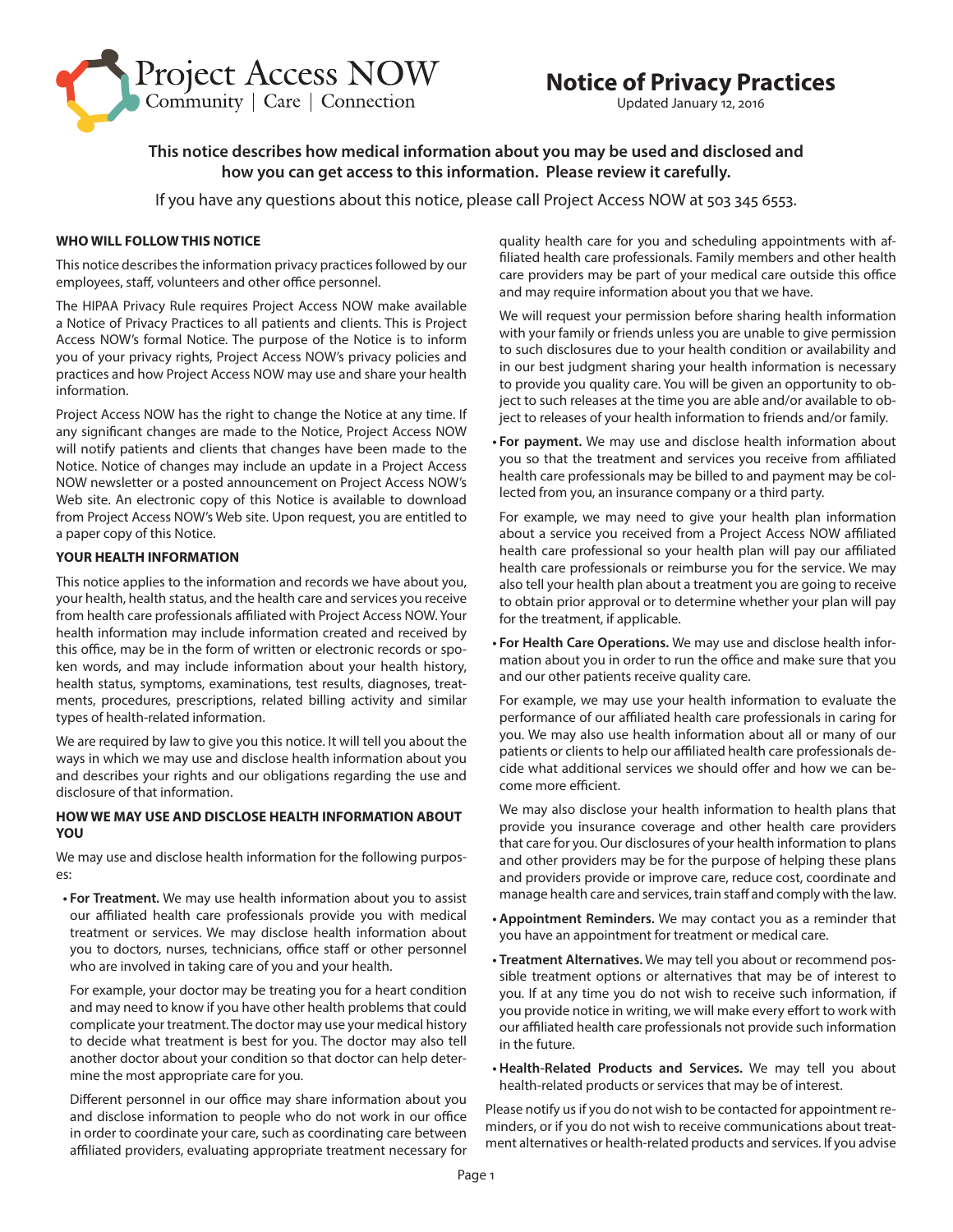us in writing, send the request to the address listed in this Notice.

#### **SPECIAL SITUATIONS**

We may use or disclose health information about you for the following purposes, subject to all applicable legal requirements and limitations:

- **• To Avert a Serious Threat to Health or Safety.** We may use and disclose health information about you when necessary to prevent a serious threat to your health and safety or the health and safety of the public or another person.
- **• Required By Law.** We will disclose health information about you when required to do so by federal, state or local law.
- **• Research.** We may use and disclose health information about you for research projects that are subject to a special approval process. We will ask you for your permission if the researcher will have access to your name, address or other information that reveals who you are, or will be involved in your care at the office. We will offer you the option of opting out of any research related to genetic studies.
- **• Organ and Tissue Donation.** If you are an organ donor, we may release health information to organizations that handle organ procurement or organ, eye or tissue transplantation or to an organ donation bank, as necessary to facilitate such donation and transplantation.
- **• Military, Veterans, National Security and Intelligence.** If you are or were a member of the armed forces, or part of the national security or intelligence communities, we may be required by military command or other government authorities to release health information about you. We may also release information about foreign military personnel to the appropriate foreign military authority.
- **• Workers' Compensation.** We may release health information about you for workers' compensation or similar programs. These programs provide benefits for work-related injuries or illness.
- **• Public Health Risks.** We may disclose health information about you for public health reasons in order to prevent or control disease, injury or disability; or report births, deaths, suspected abuse or neglect, non-accidental physical injuries, reactions to medications or problems with products.
- **• Health Oversight Activities.** We may disclose health information to a health oversight agency for audits, investigations, inspections, or licensing purposes. These disclosures may be necessary for certain state and federal agencies to monitor the health care system, government programs, and compliance with civil rights laws.
- **• Lawsuits and Disputes.** If you are involved in a lawsuit or a dispute, we may disclose health information about you in response to a court or administrative order. Subject to all applicable legal requirements, we may also disclose health information about you in response to a subpoena.
- **• Law Enforcement.** We may release health information if asked to do so by a law enforcement official in response to a court order, subpoena, warrant, summons or similar process, subject to all applicable legal requirements.
- **• Coroners, Medical Examiners and Funeral Directors.** We may release health information to a coroner or medical examiner. This may be necessary, for example, to identify a deceased person or determine the cause of death.
- **• Information Not Personally Identifiable.** We may use or disclose health information about you in a way that does not personally identify you or reveal who you are.
- **• Family and Friends.** We may disclose health information about you to your family members or friends if we obtain your verbal agree-

ment to do so or if we give you an opportunity to object to such a disclosure and you do not raise an objection. We may also disclose health information to your family or friends if we can infer from the circumstances, based on our professional judgment that you would not object. For example, we may assume you agree to our disclosure of your personal health information to your spouse when you bring your spouse with you into an affiliated health care professional's exam room during treatment or while treatment is discussed.

In situations where you are not capable of giving consent (because you are not present or due to your incapacity or medical emergency), we or our affiliated health care professionals may, using professional judgment, determine that a disclosure to your family member or friend is in your best interest. In that situation, the only health information that will be disclosed will include information relevant to the person's involvement in your care. For example, we may inform the person who accompanied you to the emergency room that you suffered a heart attack and provide updates on your progress and prognosis. We may also use our professional judgment and experience to make reasonable inferences that it is in your best interest to allow another person to act on your behalf to pick up, for example, filled prescriptions, medical supplies, or X-rays.

- **• Marketing and Sale.** We are prohibited from using your health information for marketing purposes without your specific written authorization. We also are prohibited from accepting payment for disclosing your health information with limited exceptions. Exceptions could include required sharing with public health agencies, making a copy of your record for you and research.
- **• Fund Raising.** We may use your name and demographic information to conduct fund raising activities. We are required to offer you the opportunity to opt out of any these activities and honor your opt out decision.
- **• Breach of Your Health Information.** If we or any of our agents inappropriately disclose your health information that is not protected, we have a responsibility to notify you of any breach. We will provide notice as soon as feasible but no later than 60 days from the date the breach was discovered.

#### **OTHER USES AND DISCLOSURES OF HEALTH INFORMATION**

We will not use or disclose your health information for any purpose other than those identified in the previous sections without your specific, written Authorization. If you give us Authorization to use or disclose health information about you, you may revoke that Authorization, **in writing**, at any time. If you revoke your Authorization, we will no longer use or disclose information about you for the reasons covered by your written Authorization, but we cannot take back any uses or disclosures already made with your permission.

In some instances, we may need specific, written authorization from you in order to disclose certain types of specially-protected information such as HIV, substance abuse, mental health, and genetic testing information for purposes such as treatment, payment and healthcare operations.

#### **YOUR RIGHTS REGARDING HEALTH INFORMATION ABOUT YOU**

You have the following rights regarding health information we maintain about you:

1. Right to Inspect and Copy. You have the right to inspect and copy your health information, such as medical and billing records, that we keep and use to make decisions about your care or referral to affiliated health care professionals. You must submit a written request to Janet Hamilton in order to inspect and/or copy records of your health information. If you request a copy of the information, we may charge a fee for the costs of copying and mailing. If your health